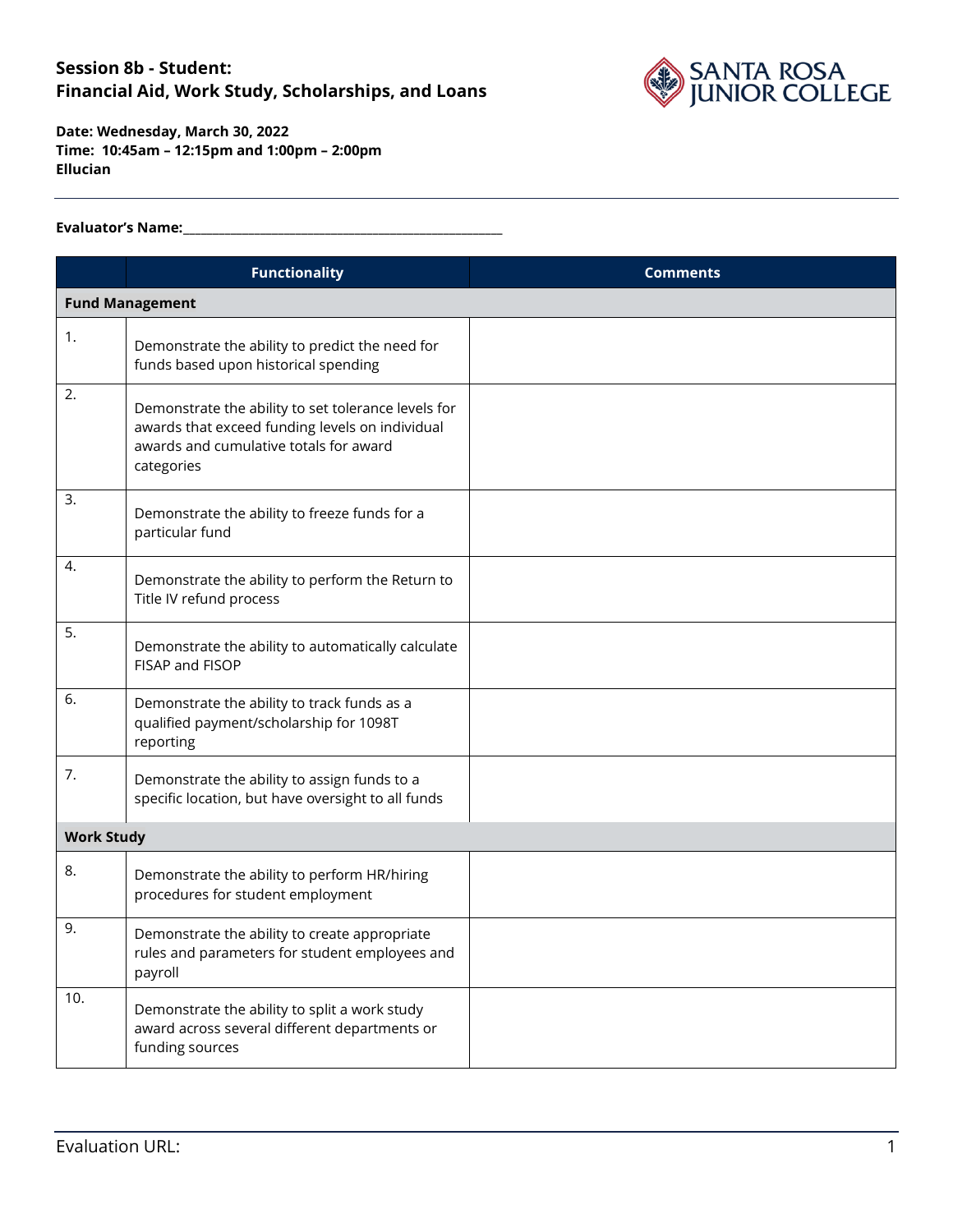

|     | <b>Functionality</b>                                                                                                                                               | <b>Comments</b> |  |  |
|-----|--------------------------------------------------------------------------------------------------------------------------------------------------------------------|-----------------|--|--|
| 11. | Demonstrate the ability to track students'<br>earnings, segmented by institutional, state, or<br>federal funding sources                                           |                 |  |  |
| 12. | Demonstrate the ability for a student to submit<br>time via the web                                                                                                |                 |  |  |
| 13. | Demonstrate the ability for electronic approvals<br>of a student's timesheet                                                                                       |                 |  |  |
| 14. | Demonstrate the ability to automatically pay a<br>student without exceeding the amount of their<br>award                                                           |                 |  |  |
| 15. | Demonstrate the ability, on an exception basis, to<br>pay a student in excess of their award                                                                       |                 |  |  |
| 16. | Demonstrate the ability to retroactively reallocate<br>a student's earnings to various funding sources                                                             |                 |  |  |
| 17. | Demonstrate the ability to generate notices to<br>departments and students when an earnings<br>threshold is approaching or exceeded                                |                 |  |  |
| 18. | Demonstrate the ability to generate a report that<br>identifies students who are not using a specified<br>percentage or dollar amount of their work study<br>award |                 |  |  |
| 19. | Demonstrate the ability to generate a report that<br>identifies students who are also regular<br>employees of the institution                                      |                 |  |  |
|     | <b>Scholarships</b>                                                                                                                                                |                 |  |  |
| 20. | Demonstrate the ability to create a new award<br>fund and update existing award funds.                                                                             |                 |  |  |
| 21. | Demonstrate the ability to create rules that<br>govern the use of funds from a particular<br>scholarship fund (e.g., student major, dollar<br>amount)              |                 |  |  |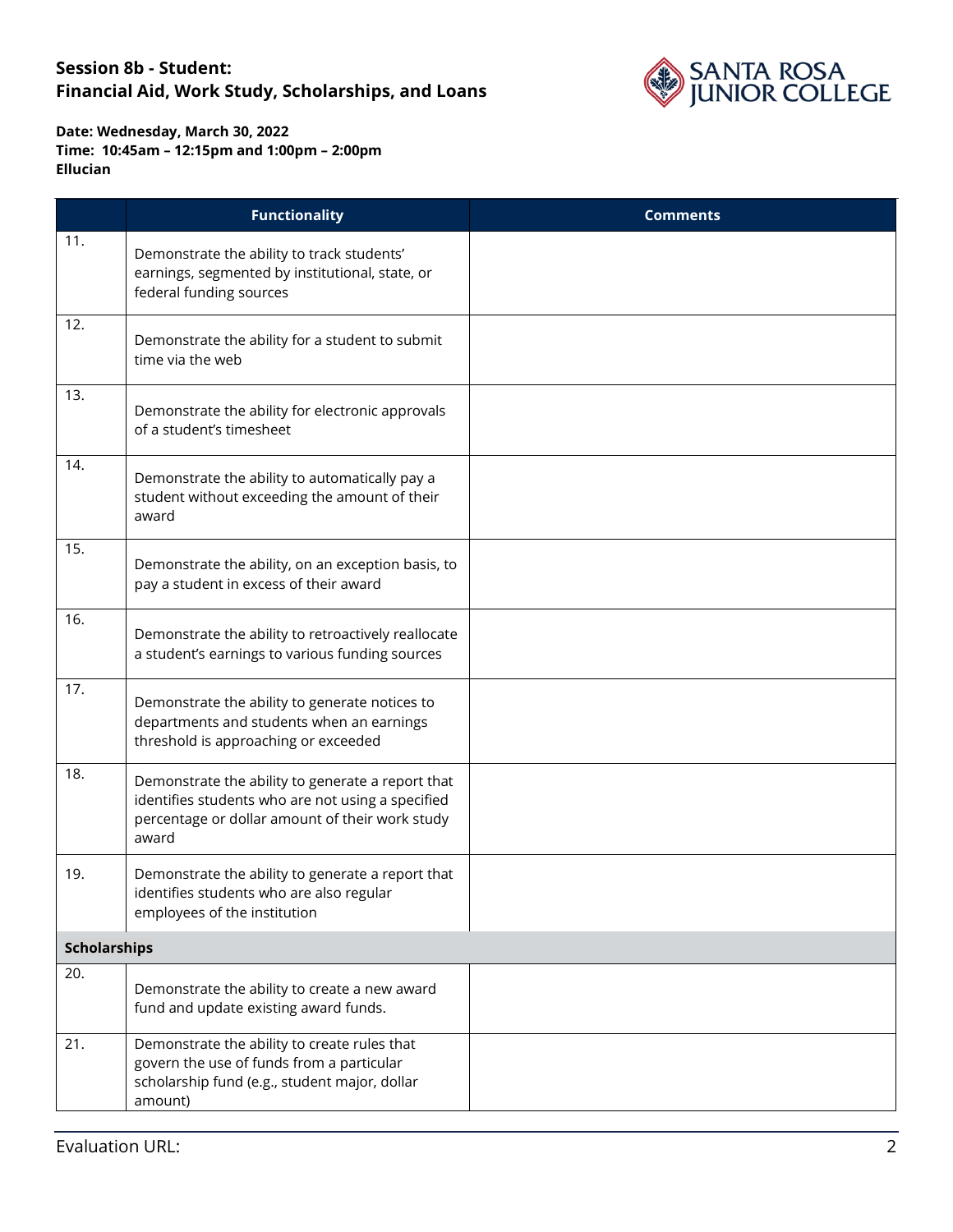

|               | <b>Functionality</b>                                                                                                                                     | <b>Comments</b> |
|---------------|----------------------------------------------------------------------------------------------------------------------------------------------------------|-----------------|
| 22.           | Demonstrate the ability to award a scholarship<br>and that it can be divided across POEs.                                                                |                 |
| 23.           | Demonstrate the ability to track students who<br>receive a scholarship to ensure their continuing<br>eligibility                                         |                 |
| 24.           | Demonstrate the ability to reconcile scholarship<br>awards and funding                                                                                   |                 |
| 25.           | Demonstrate the ability to generate reports on<br>scholarship awards and financial data to the<br>scholarship sponsors                                   |                 |
| <b>Grants</b> |                                                                                                                                                          |                 |
| 26.           | Demonstrate the awarding and ongoing<br>management of institutional grants.                                                                              |                 |
| 27.           | Demonstrate the awarding and ongoing<br>management of non-institutional grants, e.g., Pell,<br>CA State grants, including Pell schedules and<br>formulas |                 |
| Loans         |                                                                                                                                                          |                 |
| 28.           | Demonstrate the awarding and ongoing<br>management of direct loans.                                                                                      |                 |
| 29.           | Demonstrate the ability to create rules that<br>govern the use of loans from a particular loan<br>fund related to annual/aggregate loan limits.          |                 |
| 30.           | Demonstrate the ability to track students who<br>receive a loan to ensure their initial and<br>continuing eligibility                                    |                 |
| 31.           | Demonstrate the ability to assign student/parent<br>loan counseling functions (MPN, Entrance<br>counseling)                                              |                 |
| 32.           | Demonstrate the ability to manage loan default<br>processes using NSLDS information                                                                      |                 |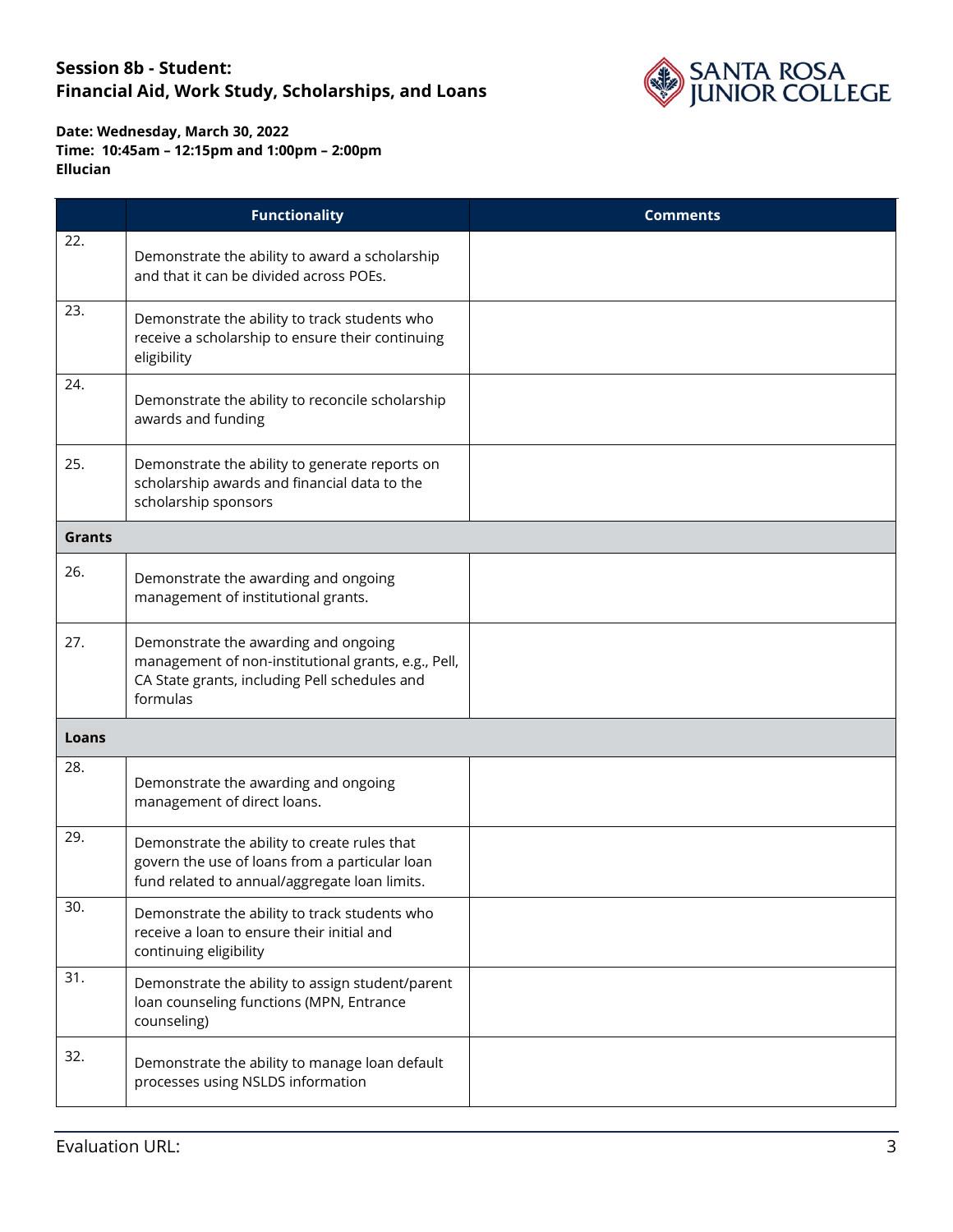

|     | <b>Functionality</b>                                                                    | <b>Comments</b> |
|-----|-----------------------------------------------------------------------------------------|-----------------|
| 33. | Demonstrate ability to increase loan amounts<br>mid-year due to grade or degree change. |                 |